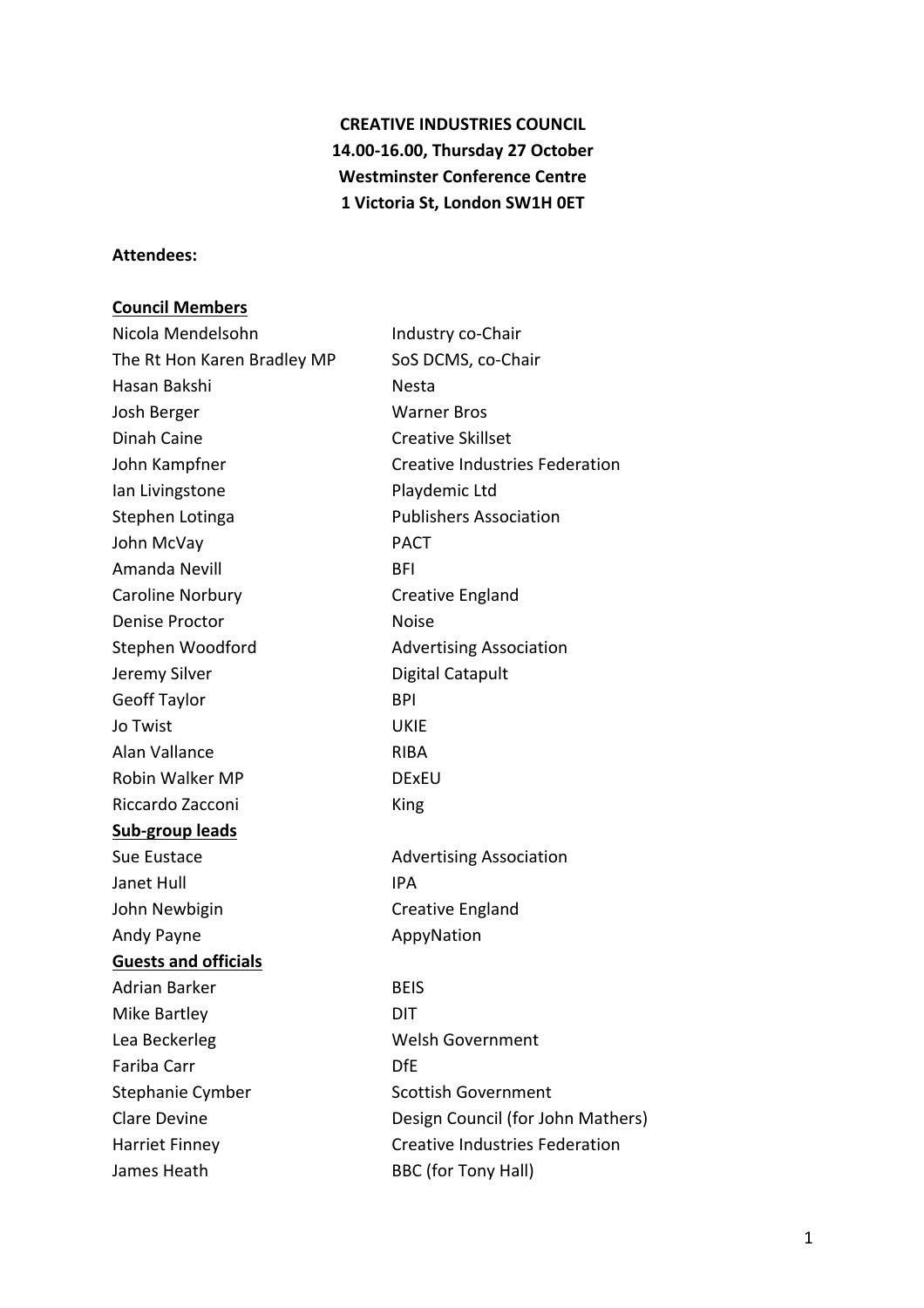| Tracey Heyworth             | DCMS (secretariat)              |
|-----------------------------|---------------------------------|
| <b>Tom Kiehl</b>            | UK Music (for Andy Heath)       |
| Gwyn Owens                  | DCMS (secretariat)              |
| Lucy Philippson             | BBC Worldwide (for Tim Davie)   |
| <b>Judith Rosser-Davies</b> | <b>BFC (for Caroline Rush)</b>  |
| Helen Warren                | <b>DCMS</b>                     |
| Jon Zeff                    | <b>Public Policy Consultant</b> |

# Apologies

Tim Davie (BBC Worldwide), Tony Hall (BBC), Matt Hancock MP (Minister of State for Digital & Culture), Andy Heath (UK Music), Darren Henley (ACE), John Mathers (Design Council), Caroline Rush (BFC).

## Item 1 - introductions and matters arising

1. The new Secretary of State for DCMS, the Minister for Exiting the European Union, council members and guests were welcomed.

## Item 2 - Chair updates

- 2. Ministers acknowledged the economic importance of the UK's creative industries both at home and abroad. The Council were assured of the government's commitment to the creative industries and and that the sector was recognised as a key component of the industrial strategy.
- 3. The PM's statement that though the UK is exiting the EU, it is not leaving Europe was and will continue to be an outward looking, global nation was reiterated. Ministers pointed out that government would be listening to industry throughout the Brexit process to ensure that Britain could continue to be a world leader and groups like the CIC would be extremely valuable in this.

#### Item 3 - report on exiting the EU

- 4. John McVay, Jon Zeff, John Kampfner, Harriet Finney and the rest of the Council membership were thanked for their work on producing the CIC and the CIF reports.
- 5. Summaries of both reports were presented. The main points were:
	- $\circ$  Important for the creative industries to be strongly featured as part of:
		- i. Brexit negotiations
		- ii. Industrial strategy
		- iii. Social mobility policy
	- Areas where action is needed are:
		- i. Securing continued access on favourable terms to EU markets
		- ii. Securing skills and talent supply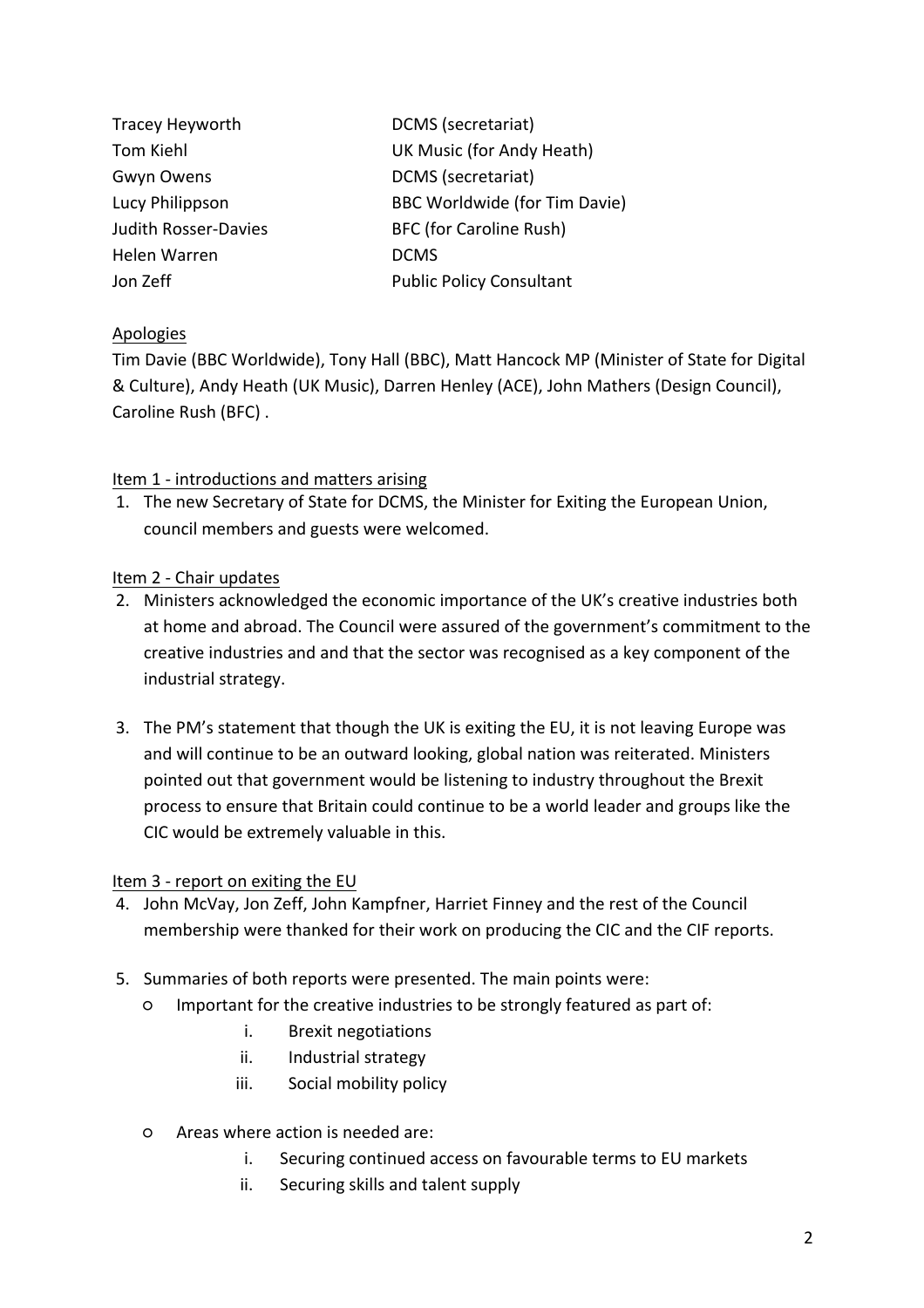- iii. Supporting domestic growth and productivity and opening up wider international markets
- iv. Ensuring current benefits of EU funding are maintained
- v. Placing the creative industries at the heart of the industrial strategy and across the UK
- $\circ$  Achieving this will require close collaboration between sectors and government
- $\circ$  Report identified 7 key areas viewed as critical to success:
	- i. Maintaining and building access to international markets
	- ii. Securing talent and skills
	- iii. Protecting intellectual property
	- iv. Stimulating investment
	- v. Supporting innovation and R&D
	- vi. Developing the economies of the nations and regions
	- vii. Promoting effective regulation
- $\circ$  Creative industries are a complex ecology and important to understand the 'three legs' of the sector (arts, creative industries and cultural education) when looking at the context of Brexit
- $\circ$  Sectors very keen to retain access to European Capital of Culture programme, given its ability to drive growth and regeneration outside London
- $\circ$  Need to identify way in which sources of EU funding can be captured and how some of their benefits can be replicated post-Brexit
- $\circ$  Believe UK's EU creative industries workforce is significantly higher than official government estimate of 6%
- Proportion of current international workforce is partly due to skills shortages in UK
- UK also relies hugely on freelance movement of talent - needs to work both ways
- $\circ$  Must look at immigration and visa system that works to ensure access to highly skilled talent - important to remember that this is not always highly paid talent
- $\circ$  Possible to make progress on some of these areas now in advance of Brexit
- DIT should use sector experience and expertise more when looking at export markets
- $\circ$  Free flow of data to and from the EU is particularly important for innovation and business development
- UK government needs to continue to focus on digital single market
- $\circ$  Hope government will confirm continuation and expansion of creative industries tax reliefs
- Would like statements on freedom to continue to invest in the UK
- $\circ$  Keen to work with government on access to finance for SMEs outside London
- $\circ$  Government should conduct a systematic review of EU regulation, with a view to reducing or improving regulation where possible post-Brexit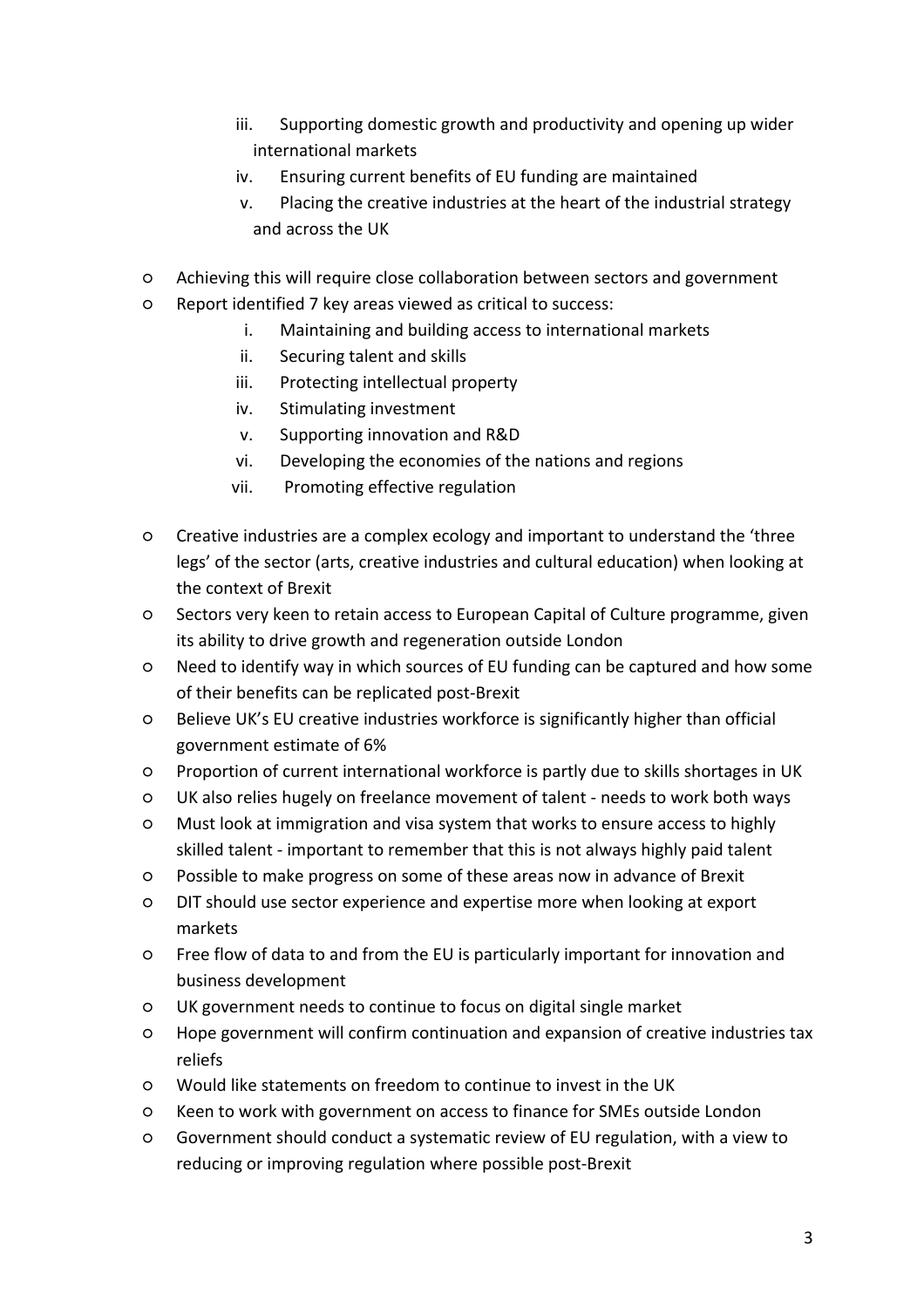- 6. Ministers responded:
	- $\circ$  The Great Repeal Bill is planned to bring all of EU legislation into UK law
	- Piece of work looking at domestic consequentials being undertaken
	- $\circ$  Reports really helpful for the work government is doing, but industry need to work on drilling down into more detail
	- $\circ$  CIs already punch above weight in trading outside the EU, so would like the benefit of industries experience on existing problems (eg - tariffs, regulation etc) and what currently works well
	- $\circ$  Aware of issues with freelancers/short-term contracts and difficulty that presents with apprenticeship work - need to find a way to help industry make this work
	- $\circ$  Again, industry need to provide more specific detail on skills ie which areas dominated by EU workers, which by the rest of the world and where are UK workforce skills gaps
	- Positive messages from Treasury on funding - organisations should continue to apply to European funding streams - UK is still contributing right up until exit, so should continue to ensure value for money
	- $\circ$  Want to look at European funding streams and either maintain access to the best of them or replicate and create our own
	- $\circ$  Recognise advantages that have come from European funding streams, but Brexit provides opportunity to make systems work more efficiently
	- O Agree need to remain engaged in DSM & recognise appetite from EU to retain access to UK expertise in IP/copyright etc
	- $\circ$  Will continue engagement with industry
- 7. The CIC responded:
	- $\circ$  Reports are a good start, but not enough need to go deeper in some areas and provide more granularity
	- Need to think about how CIC resources itself to hit key deadline to provide more evidence and the answers that DCMS needs to present the case for the CIs
	- $\circ$  The way industries within the creative sector are classified is important line between creative and tech means some straddle both and SIC codes not always reflective
	- $\circ$  Important to define what we mean by goods and services in a digital economy
	- $\circ$  Should not just think about how EU is important to UK, but how UK is important to EU (exports vs imports)
	- Mutual recognition of qualifications could present good opportunities outside UK
	- $\circ$  Tone of messaging coming out of government could be more positive, particularly in making EU workers still feel welcome

# Item 4 - sub-group/working group updates

8. Written updates were provided in advance of the meeting by: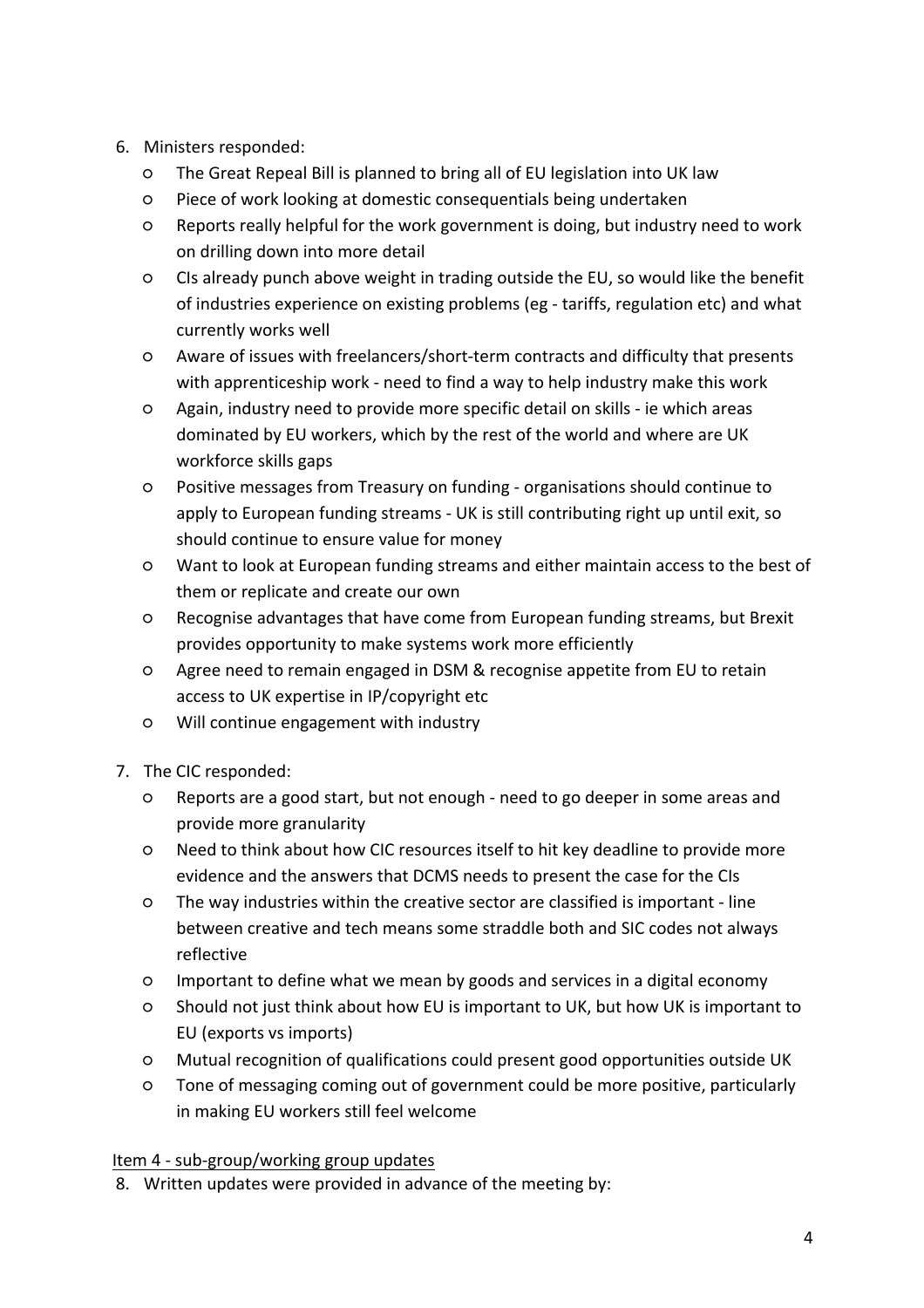- $\circ$  The marketing and communications working-group
- $\circ$  The intellectual property sub-group
- o The regulation sub-group
- o The regions and clusters sub-group
- $O$  The technical working group
- 9. The access to finance and growth sub-group chair provided a verbal update. Key points were:
	- $\circ$  Too early to reliably gauge impact of vote on private investment of CIs
	- $\circ$  Anecdotally, Creative England's contacts have seen an impact on financing deals and credit terms
	- Looking at collecting robust data
	- Uncertainty creates risk aversion
	- $\circ$  Sub-group's working focusing on:
		- i. Improving networks and sign-posting
		- ii. Supporting tax and incentives investment
		- iii. Improving availability of information and data to inform policy
- 10. The education and skills sub-group chair provided a verbal update. Key points were:
	- $\circ$  Would like to understand how DfE will play into industrial strategy
	- Apprenticeship levy occupying large proportion of group's time
	- $\circ$  Many of the blockages for CIs on finance around levy relate to state aid rules
	- Development of standards for apprenticeships is big piece of work as historically CIs do not use apprentices
	- $\circ$  Ability to voucher swap crucial
- 11. The intellectual property sub-group chair provided a verbal update. Key points were:
	- Digital economy bill proposals welcomed
	- Digital single market - people comfortable with the portability regulation
	- $\circ$  Copyright directive people comfortable with various exceptions and strong support for value chain provisions
	- $\circ$  Concern over proposals on broadcasters online activities and effect it may have on territorial licensing - crucial to be able to license content on territorial basis
- 12. The representative of the international sub-group chair provided a verbal update. Key points were:
	- o Welcome two new ministerial co-chairs
	- $\circ$  Four project groups taking work forward looking at various work strands including digital, communications and exports
- 13. The diversity sub-group chair provided a verbal update. Key points were:
	- Monitoring very important to give baseline